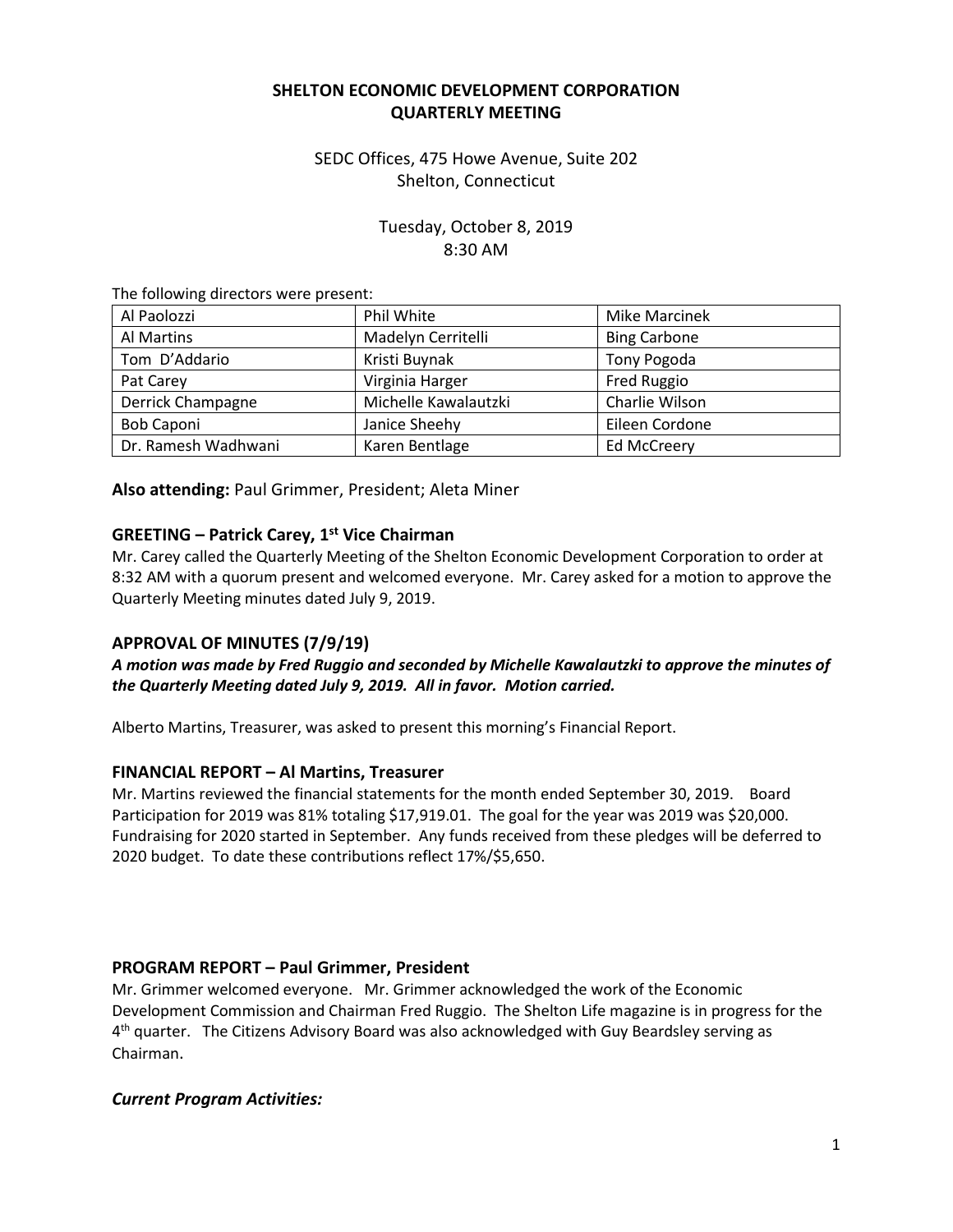### 267 Canal Street – Star Pin Factory

- $\triangleright$  State of CT Grant \$950,000 (combined)
	- o Environmental Site Assessment \$200,000
	- o Environmental Building Remediation (HBM) \$750,000
- $\triangleright$  Historic Renovation
- $\triangleright$  Private Investment 72 Apartments

### Wooster Street/Canal Street Reconstruction

 $\triangleright$  Engineering and Design

### Area Wide Assessment Grant

- $\triangleright$  Apex Tool
- $\triangleright$  Autoswage

# **Star Pin Factory** - Site Assessment (State of CT DECD Targeted Brownfield Assessment Grant \$200,000)

Tighe & Bond

- Phase 1 Environmental Assessment (ESA) Completed
- $\triangleright$  Phase II/III ESA Underway
- Chemical Assessment Pricing Received

### **Activities Performed**

- Draft Phase I Report Submitted and Completed
- $\triangleright$  Phase II/III Assessment Initiated
- $\triangleright$  Four (4) Groundwater Monitoring Wells Installed
- $\triangleright$  Interior Investigation Identified Several Containers of Chemicals
- $\triangleright$  Received Pricing to identify, test and catalogue for removal of onsite chemicals
	- $\circ$  US Ecology \$7,785 Anticipated Start Date October 21/14-21 days to complete
- Phase II/III Report Estimated Completion December 31, 2019

### **Star Pin – 267 Canal Street – Chemical Disposition**

Chemicals identified on site need to be removed prior to completing the Phase II Study.

### **Engineering**

- $\triangleright$  Specifications & Project Oversight Est. \$5,000- \$7,000 (Act. 5,000)
	- o Source of Funds DECD Assessment Grant (Balance \$80,000)

### **Removal/Remediation**

- $\triangleright$  Sampling and Test Results \$5,000 \$10,000 (Act. \$7,785)
	- o Source of Funds: DECD Assessment Grant (Balance \$80,000)
- $\triangleright$  Chemical Disposal \$15,000 \$30,000
	- o Source of Funds: DECD Remediation Grant/City Share

### **Star Pin – 267 Canal Street Site Remediation**

- $\triangleright$  State of CT DECD/Brownfield Remediation \$750,000
- $\geq$  \$168,000 City Match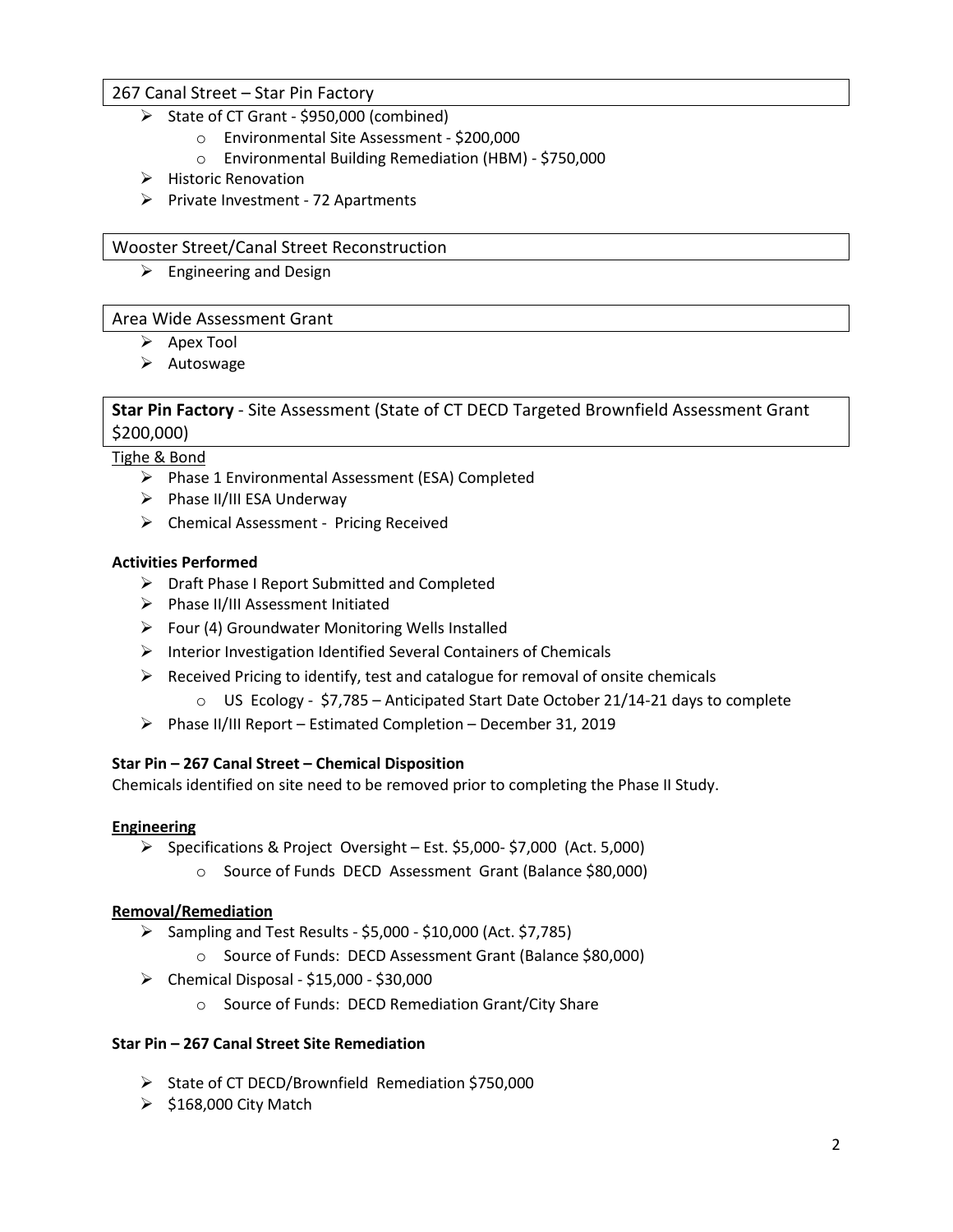- $\triangleright$  Preparation of RFP for engineers underway for HBM remediation
- U. S. EPA \$200,000 Area Wide Assessment Project Activities
	- 223 Canal Street/Apex Tool
	- $\triangleright$  Autoswage
	- $\triangleright$  Apex Tool 235 Canal Street
		- o Groundwater monitoring complete
		- o Soil sampling complete
		- o 21 AOCs
		- o 60 sample intervals
		- o 200 soil samples
		- o Three Groundwater Wells
		- $\circ$  Phase I/II Report Submission delivered September 1st with favorable results
	- $\triangleright$  Apex Tool Assessment Results
	- $\triangleright$  Much of the shallow soil appears to be a mix of fill and building debris, with some impacts from ash fill or prior fires, and the site has been used for vehicle and junk storage.
	- $\triangleright$  The presence of hydrocarbons (PAHs, mostly) across the site is not unexpected. Concentrations exceeded state criteria for Residential Development Environmental Criteria (RDEC) in roughly 20% of the shallow (less than 4-foot-deep) samples, and in one deeper sample.
	- $\triangleright$  Arsenic was present across the site, also. It was detected above RDEC in a little over half of the shallow samples and a few of the deeper samples.
	- $\triangleright$  Lead was detected above RDEC in several samples, mostly clustered in the center area of the site, and impacts were mostly in the shallow soil.
	- $\triangleright$  Solvents were not detected in the plating areas where they were suspected to be present based on site history.
	- $\triangleright$  While shallow samples were impacted as stated above, there were no significant releases detected beyond what appears to be mixed fill materials present at the site.
	- $\triangleright$  The groundwater sample data no detections of ETPH (petroleum), PAHs, VOCs (solvents), or metals.
	- $\triangleright$  SPLP extracts of selected samples were below GB PMC for metals, except for one lead and one antimony detection, both in shallow samples.
	- $\triangleright$  Overall Positive Results

A rendering of the proposed site of 235 Canal Street was shown.

Auto-Swage – 762 River Road - U. S. EPA – Area Wide Assessment

- $\triangleright$  Groundwater Monitoring Complete
- $\triangleright$  Soil Sampling Complete
- $\geq$  25 AOCs
- $\geq$  40+ sample locations
- $\geq 150$  soil analyses
- $\triangleright$  Seven groundwater wells
- $\triangleright$  Site Assessment Report
	- o Draft/under review
	- o Final October 31, 2019

Interior Investigation

 $\triangleright$  AECOM completed sampling soil below the building slab as planned.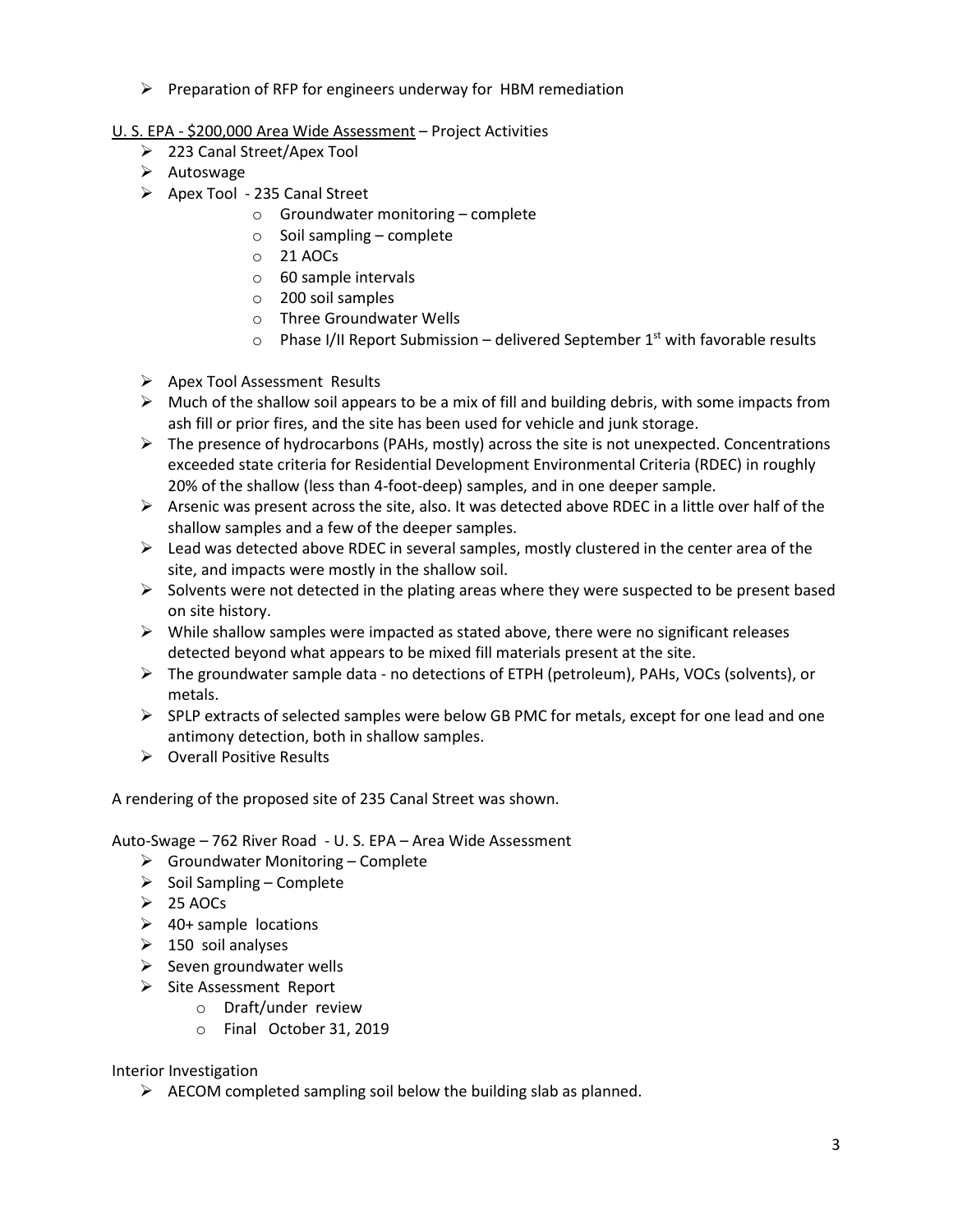- $\triangleright$  Where plating operations and storage of waste materials were located, there were no detections of solvents.
- $\triangleright$  There were no detections of PFAS in the soil samples the emerging contaminants that the DEEP indicated should be tested for. PFAS were detected in Groundwater at Very Low Levels. (Emerging Contaminants - highly related to Firefighter / Plating Foams – Drinking Water Concerns)
- Low Concentrations of Metals & Petroleum Hydrocarbons (ETPH/PAH) were detected in soils below the slab in non-plating areas. A few detections were slightly above Residential Direct Exposure. (Not indicative of major release. Minor remediation expected – shallow)
- $\triangleright$  Note that the presence of the building slab renders these inaccessible and environmentally isolated. It is likely that the impacts detected can stay below the slab as long as the slab and building are maintained in good condition.

### Exterior Investigation

- $\triangleright$  Soil samples and observations near the documented USTs did not indicate any significant releases.
- $\triangleright$  Samples at and near the boiler room (behind the building) indicated the presence of petroleum above state criteria. The concentrations are not unexpected based on the proximity of the boiler/storage room area. The release does not extend far from the building, and the concentrations are within the same order of magnitude as the state criteria. *(Minor remediation expected)*
- $\triangleright$  Samples near the former waste treatment area (back corner of building) also had slight exceedances of hydrocarbons and also lead. Similarly, the impacts do not appear to extend far based on the concentrations reported. *(Minor remediation expected)*
- $\triangleright$  Samples near the septic system also had slight exceedances of hydrocarbons. Similarly, the impacts do not appear to extend far based on the concentrations reported. *(Minor remediation expected)*
- $\triangleright$  Minor shallow soil removal efforts would be required for remediation compliance with the RSRs in the areas listed above.
- $\triangleright$  Groundwater Sampling conducted July 1<sup>st</sup>. Results indicate presence of some metals and VOCs.
- HAVE NOT INVESTIGATED CAP

## **Wooster and Canal Street – Phase V**

Engineering Project Area

Cardinal Engineering will be scheduled to start work upon completion of a topographic survey. Looking at December 1, 2019.

### **Shelton Economic Development Corporation – Future Ventures**

**Canal Redevelopment / Restoration**

- Discontinue the Canal/Plug the Pipe Entrance
- Remove Overgrowth, Fill Canal and Develop Parking or Other Public Amenity
- Canal Lock Historic Renovation
- *Source of Funding (TBD – CT DECD / SHPO / OPM)*

### **Downtown Redevelopment Planning**

- Target Area: Wooster Street Kneen Street
- Planning Traffic, Parking, Lighting, Infrastructure / Streetscape Upgrades
- *Source of Funding (US EDA – Technical Planning Grant – Up to \$200,000)*

**Autoswage** 

- Acquisition/Remediation/Redevelopment
- Site Assessment Complete Final Report Due Oct. 2019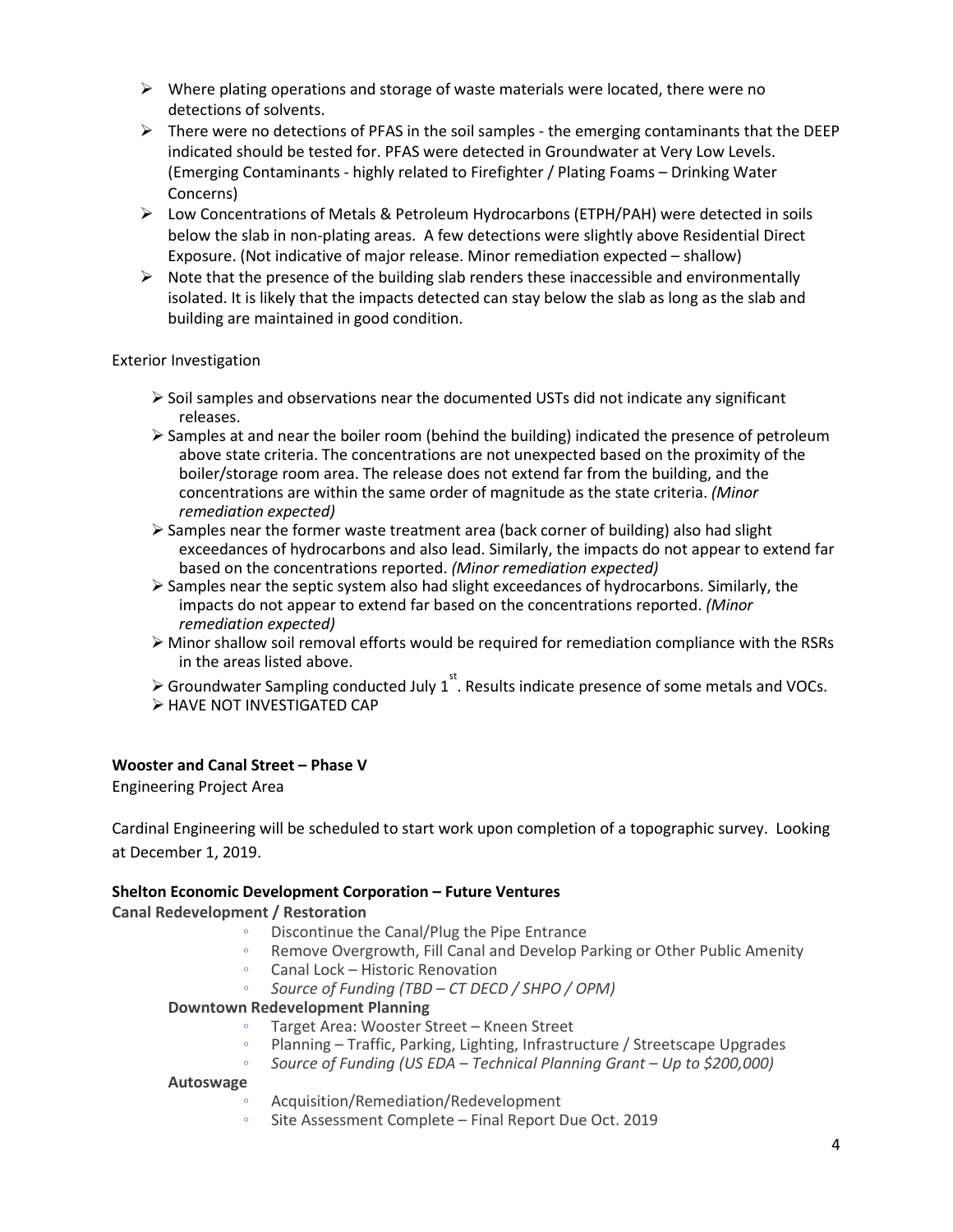◦ Source of Funding (US EPA Funds / CT DECD / NVCOG)

### **Constitution Boulevard**

◦

- Transportation Engineering / Road Construction
- *Source of Funding (US EDA – Project Funding – Up to \$1,000,000)*

### **Shelton Canal Restoration/Redevelopment**

Address Condition/Potential Improvements

- $\triangleright$  Public Infrastructure Road Expansion, Sidewalks, Lighting, Parking
- Environmental Restoration/Awareness Pocket Park, Walking Trails, Improvement of Water Quality
- $\triangleright$  Historic Preservation of the Shelton Canal Locks

Slides were shown of the canal and how overgrown it has become. The historic locks were shown as well. Mr. Grimmer indicated the city's Conservation Commission, the Shelton Historical Society and the CT State Historic Preservation Office are willing partners to assist where possible with the preservation of this area.

| <b>Public Partnership</b>    | Totals       | Private Investment                       | Totals       |
|------------------------------|--------------|------------------------------------------|--------------|
| City of Shelton              | \$9,148,310  | <b>Birmingham Condos</b>                 | \$18,000,000 |
| <b>CT DECD</b>               | \$10,168,470 | <b>Avalon Shelton</b>                    | \$35,000,000 |
| <b>CT DOT</b>                | \$2,095,000  | <b>Bridge Street Commons</b><br>(Kyle's) | \$9,500,000  |
| <b>NVCOG</b>                 | \$278,000    | Riverside Commercial                     | \$3,500,000  |
| U.S.EDA                      | \$1,000,000  | Canal Bridge Lofts                       | \$8,000,000  |
| U.S. EPA                     | \$1,680,000  | <b>River Breeze</b>                      | \$12,000,000 |
| Rotary Club                  | 170,000      | Cedar Village at Carroll's               | \$6,000,000  |
| <b>Regional Partners EDA</b> | 200,000      |                                          |              |
| <b>TOTAL</b>                 | \$24,739,780 | <b>TOTAL</b>                             | \$92,000,000 |

#### **Financial Leveraging – 1997 – 2019**

#### **Annual Tax Revenues – 1997 – 2018**

| Complex                | <b>Annual Tax</b> | # of         | Avg.       | Year   | Years              | Est. Taxes  |
|------------------------|-------------------|--------------|------------|--------|--------------------|-------------|
|                        | Receipts          | <b>Units</b> | Tax/Unit   | Online | Taxed              | Collected   |
| Birmingham             |                   |              |            |        |                    |             |
| Condos                 | \$298,914         | 103          | \$2,902.00 | 2007   | 11                 | \$3,288,053 |
| Avalon                 |                   |              |            |        |                    |             |
| Apartments             | \$465,163         | 250          | \$1,860.00 | 2013   | 5                  | \$2,325,816 |
| Bridge St.             |                   |              |            |        |                    |             |
| Commons                | \$142,696         | 48           | \$2,972.00 | 2017   | 1                  | \$142,696   |
| *\$15,158 (2016)       |                   |              |            |        |                    |             |
| Annual                 |                   |              |            |        | <b>Total Taxes</b> |             |
| <b>Taxes Collected</b> | \$906,773         |              |            |        | <b>Collected</b>   | \$5,756,565 |

#### **Downtown Development – Approved/Pending 2019**

| Location                  | Type      | <b>Units</b> | \$\$ Investment \$\$ |
|---------------------------|-----------|--------------|----------------------|
| 523 Howe Avenue, Botti    | Mixed Use |              | \$2,100,000          |
| 509 Howe Avenue, Calandro | Mixed Use |              | \$3,725,000          |